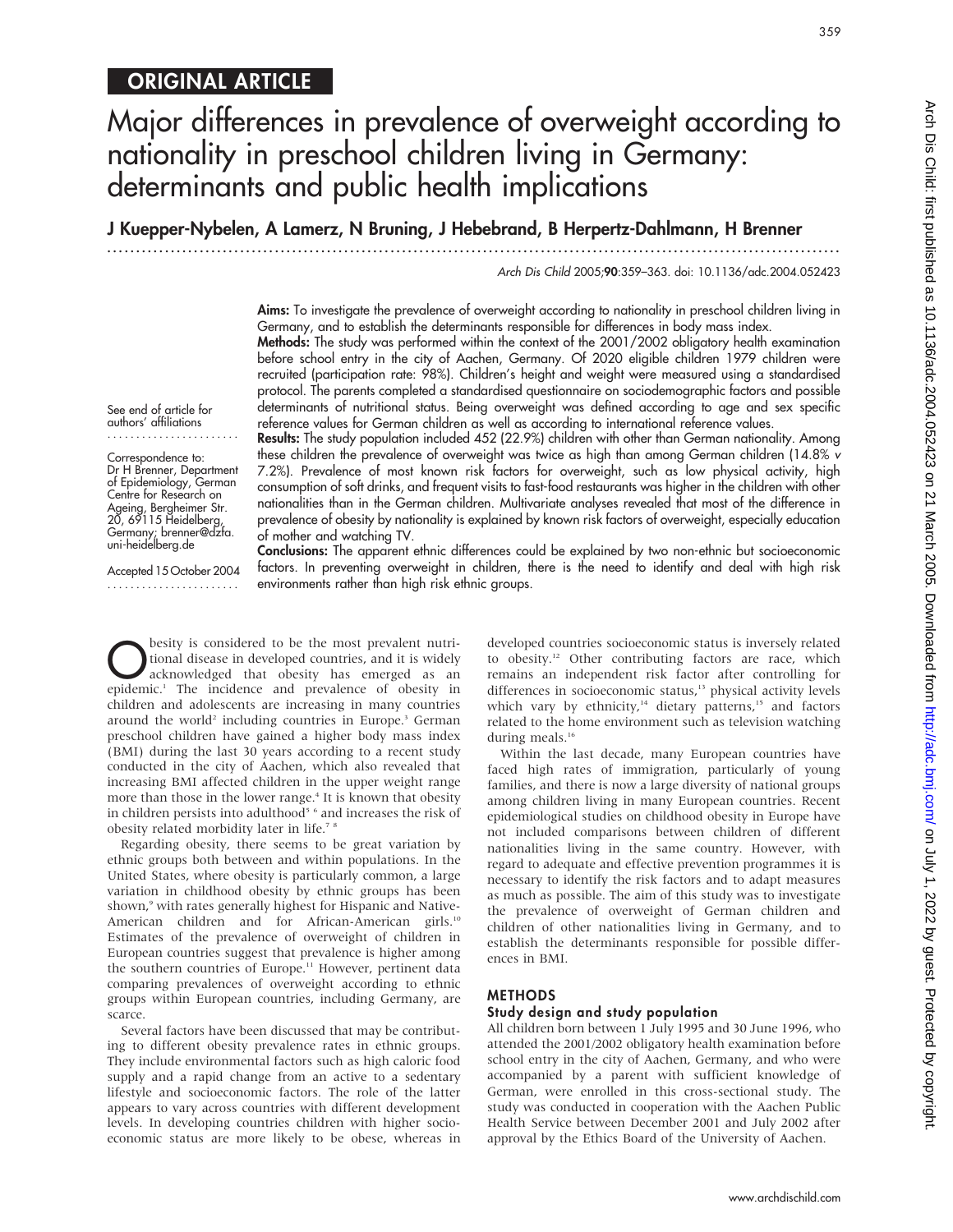### Data collection

The children's anthropometric data, including height and weight, were measured according to a standardised protocol as part of the routine examination conducted at the prospective primary school of the children. Body weight in underwear was measured to the nearest 0.1 kg and height to the nearest 1 cm using a digital scale (Seca column scale 910 with telescopic measuring rod, Hamburg, Germany). Body mass index (BMI) was calculated as weight (kg)/height (m<sup>2</sup>). The age and sex specific BMI percentile ranks were calculated by a German internet based reference program (www. mybmi.de), which is based on pooled data from 17 epidemiological studies in Germany, including anthropometric data of 17 147 boys and 17 275 girls in the age range 0–18 years.<sup>17</sup> A BMI  $\ge$  the 90th centile was defined as being overweight. Additionally, prevalence of overweight was estimated according to the age and sex specific cut-off points derived from international data as recommended by the Childhood Obesity Working Group of the International Obesity Task Force.18 These cut-off points (boys: 17.5, 17.6, 17.7, and 17.9 kg/m<sup>2</sup>; girls: 17.2, 17.3, 17.5, and 17.8 kg/m<sup>2</sup> for ages  $<$  5.75 years, 5.75 to  $<$  6.25 years, 6.25 to  $<$  6.75 years, and  $\geq 6.75$  years, respectively) are linked to the widely accepted cut-off point for overweight of a BMI  $\geq 25$  kg/m<sup>2</sup>.

During the examination the parents were asked to complete a standardised 42 item questionnaire, which included questions on sociodemographic factors as well as on several suggested determinants of nutritional status. The screening questionnaire was presented in German; however, one of our research assistants was always available at the survey location and was able to explain unclear items to the parents.

#### Statistical analysis

We first described the study participants with respect to basic sociodemographic factors. The children were categorised in German children and children with other nationalities according to the nationality of their mothers in order to take the cultural background of the mother into account, who is the person with the closest contact to the child in most cases. The nationality of the mother was strongly linked to the country where the mother has predominantly lived before age 18: more than 90% of German mothers, but less than 20% of mothers with other nationality had predominantly grown up in Germany. Hence, although no clear definition of ethnicity of the children (which is rather difficult for

| <b>Characteristics</b> | $\mathsf{r}$ | %    |
|------------------------|--------------|------|
| Gender                 |              |      |
| Boys                   | 1008         | 51.1 |
| Girls                  | 966          | 48.9 |
| Age                    |              |      |
| 5 years                | 417          | 21.1 |
| 6 years                | 1557         | 78.9 |
| Nationality            |              |      |
| German                 | 1522         | 77.1 |
| Other                  | 452          | 22.9 |
| Turkish                | 146          | 32.3 |
| Southern Europe*       | 33           | 7.3  |
| Central Europet        | 33           | 73   |
| Eastern Europe‡        | 99           | 21.9 |
| Other countries        | 141          | 31.2 |

\*Southern Europe = Greece, Italy, Portugal, Spain.

Central Europe = Austria, Belgium, Denmark, France, Great Britain, Netherlands, Switzerland.

`Eastern Europe = Albania, Bosnia-Herzegovina, Bulgaria, Croatia, Hungary, Kosowo, Macedonia, Moldavia, Poland, Romania, Russia, Serbia, Ukraine, Yugoslavia.

European countries) was available in this study, nationality as defined here should closely reflect the ethnic background in most cases. Next, the prevalence of overweight as well as eating habits and various suggested risk factors for overweight were described according to nationality.

Furthermore, we used multiple logistic regression analyses to assess to what extent differences in prevalence of overweight (dependent variable) by nationality are explained by the following known or suggested risk factors or protective factors: mother's and father's school education classified according to the German school system  $(< 9$  years, 9 years, 10–12 years, 13 years), watching TV on weekdays  $\langle$  <2 hours/ day,  $\geq 2$  hours/day), watching TV on weekends (<2 hours/ day,  $\geq 2$  hours/day), doing sports or playing outside ( $\leq 1 \times$ / week,  $>1 \times$ /week), consumption of sweets ( $\leq 1 \times$ /week,  $>1 \times$ / week), consumption of savoury snacks  $(\leq 1 \times$ /week,  $>1 \times$ / week), consumption of soft drinks ( $\leq 1 \times$ /week,  $>1 \times$ /week), visiting fast-food restaurants ( $\leq 1 \times$ /week,  $>1 \times$ /week), BMI of mother  $(<25 \text{ kg/m}^2, \ge 25=30 \text{ kg/m}^2, \ge 30 \text{ kg/m}^2)$ , and BMI of father  $(<25 \text{ kg/m}^2, \ge 25 - <30 \text{ kg/m}^2, \ge 30 \text{ kg/m}^2)$ . These variables were added one by one to the regression model, and changes in odds ratios (ORs) for nationality by inclusion of these covariates were recorded. The covariates were entered into the model in the order of their impact on the OR—that is, the variable which changed the OR for nationality the most was entered first, and this algorithm was repeated until none of the remaining covariates changed the OR by more than 5%. Finally, a fully adjusted model was calculated in which all mentioned risk factors were considered. All analyses were carried out with the SAS statistical software package version 8.2.

# RESULTS

Of the 2020 children who fulfilled the inclusion criteria, 1979 parents (98.0%) agreed to participate in the study. Overall, a sample of 1974 children remained for the final analysis after exclusion of one child without determination of anthropometric measures and another four children without information on the nationality of the mother.

Table 1 gives basic characteristics of the study population. About half of the children were boys, and the majority were 6 years of age (78.9%). About one quarter of the children had a nationality other than German. Most of them were Turkish children (32.3%) or came from Eastern European countries (21.9%).

Table 2 presents the prevalence of overweight in German and non-German children according to German and international reference values. Based on the German values, a BMI  $\geq$ 90th centile was seen in 7.2% of the German children, but prevalence was more than twice as high (14.8%) in the children with other nationality ( $p < 0.0001$ ). There were no differences in the prevalence of overweight due to sex, neither among the German  $(p = 0.85)$  nor among the non-German children ( $p = 0.49$ ). Dividing the other children by regions of origin, children from Turkey had the highest prevalence of overweight (21.2%). In children from Southern Europe, combining the countries Italy, Greece, Spain, and Portugal, overweight was prevalent in 18.2% of the preschoolers. Prevalences of overweight were generally higher according to the international reference values, but variation of overweight between nationalities was very similar for both classification schemes. Therefore, further analyses regarding variation of overweight by nationality were carried out using the German reference values only.

Table 3 shows the prevalence of several factors known or suggested to be associated with overweight. Children with other nationality had less exercise and watched TV more often than German children; 31.9% of parents of non-German children compared to 8.6% of parents of German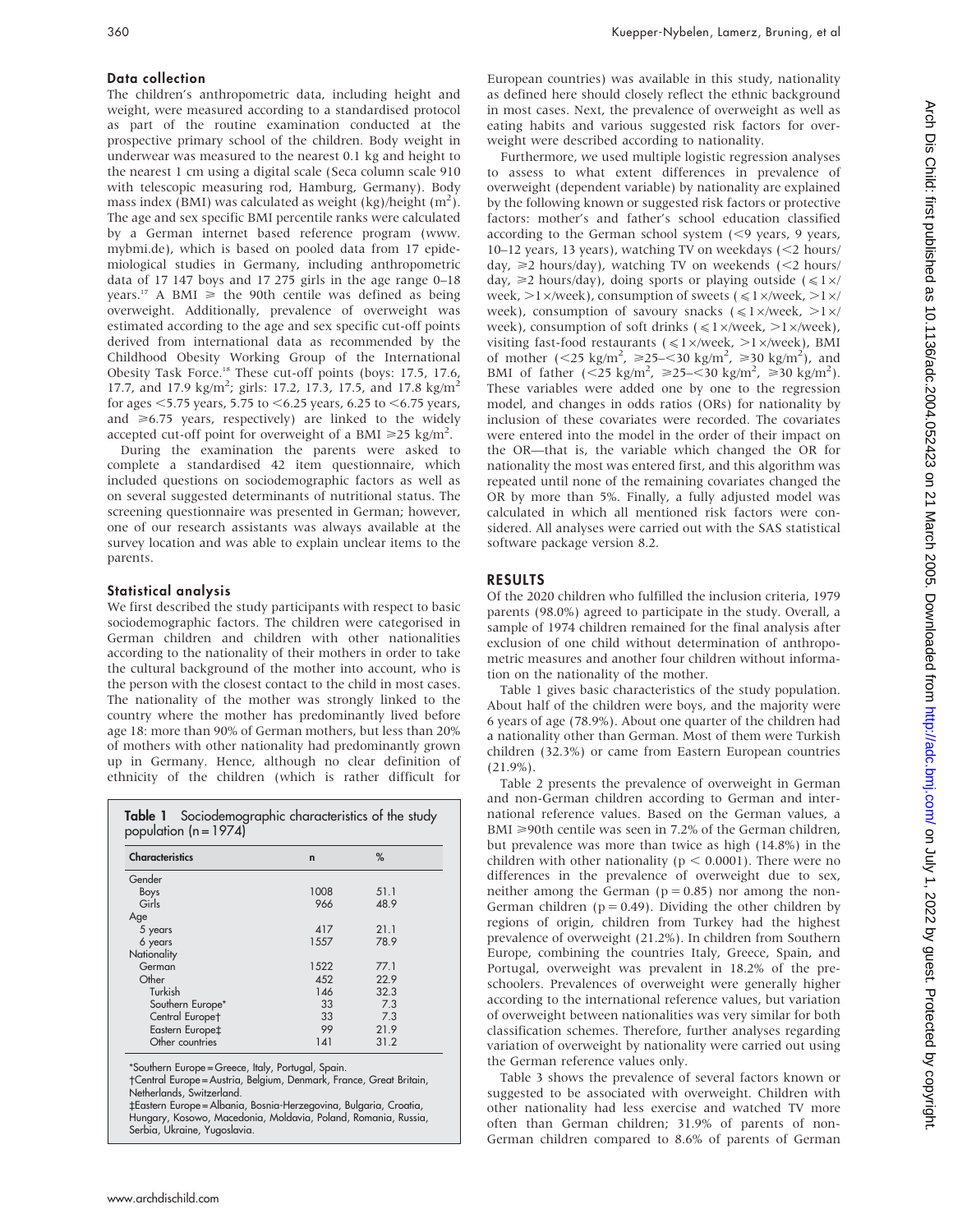Table 2 Prevalence of overweight in German children and children with other nationality defined by German and international cut-off points for overweight

| Gender | <b>Nationality</b>              | German reference<br>values* |      | International reference<br>valuest |      |
|--------|---------------------------------|-----------------------------|------|------------------------------------|------|
|        |                                 | $\mathbf n$                 | %    | $\mathbf n$                        | %    |
| Boys   | German children                 | 56                          | 50.9 | 69                                 | 42.6 |
|        | Children with other nationality | 30                          | 44.8 | 33                                 | 37.9 |
| Girls  | German children                 | 54                          | 49.1 | 93                                 | 57.4 |
|        | Children with other nationality | 37                          | 55.2 | 54                                 | 62.1 |
| Both   | German children                 | 110                         | 7.2  | 162                                | 10.6 |
|        | Children with other nationality | 67                          | 14.8 | 87                                 | 19.3 |
|        | Turkish children                | 31                          | 21.2 | 38                                 | 26.0 |
|        | Children from Southern Europe   | 6                           | 18.2 | 9                                  | 27.3 |
|        | Children from Central Europe    | $\Omega$                    | 0.0  | $\overline{2}$                     | 6.1  |
|        | Children from Eastern Europe    | 11                          | 11.1 | 15                                 | 15.2 |
|        | Children from other countries   | 19                          | 13.5 | 23                                 | 16.3 |

children reported their children watching TV for two hours and more on weekdays. Also consumption of unhealthy food like savoury snacks, soft drinks, and fast-food more often than once a week was more prevalent in children of non-German nationality. Furthermore, parents of non-German children were more often overweight themselves and were less educated than parents of German children.

Table 4 presents the analysis regarding the contribution of suggested risk factors to the differences in prevalence of overweight by nationality. In crude analysis children with nationality other than German had a 2.23-fold odds to be overweight compared to children of German nationality. This association could mostly be explained by education of the mother and by watching TV on weekdays. The OR for nationality was reduced to 1.37 after inclusion of these two covariates in the logistic regression model. The additional consideration of other risk factors did not change the OR substantially. After simultaneous inclusion of all considered risk factors in the multivariate analysis, there remained a moderate, statistically non-significant independent association of nationality with overweight (OR 1.30, 95% CI 0.87 to 1.93). Additionally the same analysis was done dividing

|                                                   | <b>Nationality</b>  |      |                   |      |            |
|---------------------------------------------------|---------------------|------|-------------------|------|------------|
|                                                   | German $(n = 1522)$ |      | Other $(n = 452)$ |      |            |
| <b>Risk factors</b>                               | $\mathsf{n}$        | %    | $\mathbf n$       | %    | p value*   |
| Doing sports or playing outside                   |                     |      |                   |      |            |
| $\leq 1 \times$ /week                             | 88                  | 5.8  | 76                | 16.9 | < 0.0001   |
| Watching TV on weekdays                           |                     |      |                   |      |            |
| $\geq 2$ hours/day                                | 130                 | 8.6  | 143               | 31.9 | $<$ 0.0001 |
| Watching TV on weekends                           |                     |      |                   |      |            |
| $\geq 2$ hours/day                                | 288                 | 19.0 | 212               | 47.2 | < 0.0001   |
| Consumption of sweets                             | 1364                | 90.1 | 368               | 82.0 | < 0.0001   |
| $>1\times$ /week                                  |                     |      |                   |      |            |
| Consumption of savoury snacks<br>$>1\times$ /week | 390                 | 26.0 | 220               | 49.8 | < 0.0001   |
| Consumption of soft drinks                        |                     |      |                   |      |            |
| $>1\times$ /week                                  | 344                 | 22.7 | 190               | 42.4 | < 0.0001   |
| Visit to fast-food restaurants                    |                     |      |                   |      |            |
| $>1\times$ /week                                  | 70                  | 4.6  | 61                | 13.6 | < 0.0001   |
| <b>BMI</b> of mother                              |                     |      |                   |      |            |
| $<$ 25 kg/m <sup>2</sup>                          | 1090                | 75.0 | 257               | 62.4 | < 0.0001   |
| $\ge 25 - 30$ kg/m <sup>2</sup>                   | 251                 | 17.2 | 115               | 27.9 |            |
| $\geq 30 \text{ kg/m}^2$                          | 113                 | 7.8  | 40                | 9.7  |            |
| <b>BMI</b> of father                              |                     |      |                   |      |            |
| $<$ 25 kg/m <sup>2</sup>                          | 693                 | 54.5 | 164               | 42.5 | 0.0002     |
| $\ge 25 - 30$ kg/m <sup>2</sup>                   | 479                 | 37.6 | 173               | 44.8 |            |
| $\geq 30 \text{ kg/m}^2$                          | 100                 | 7.9  | 49                | 12.7 |            |
| Education of mother                               |                     |      |                   |      |            |
| $<$ 9 years                                       | 35                  | 2.3  | 92                | 20.8 | < 0.0001   |
| 9 years                                           | 309                 | 20.4 | 133               | 30.0 |            |
| $10-12$ years                                     | 423                 | 27.9 | 103               | 23.3 |            |
| 13 years                                          | 748                 | 49.4 | 115               | 26.0 |            |
| Education of father                               |                     |      |                   |      |            |
| $<$ 9 years                                       | 33                  | 2.3  | 63                | 14.8 | < 0.0001   |
| 9 years                                           | 343                 | 23.5 | 121               | 28.4 |            |
| $10-12$ years                                     | 284                 | 19.5 | 89                | 20.9 |            |
| 13 years                                          | 797                 | 54.7 | 153               | 35.9 |            |

 $\mathsf p$  value from  $\chi^+$  test (without adjustment for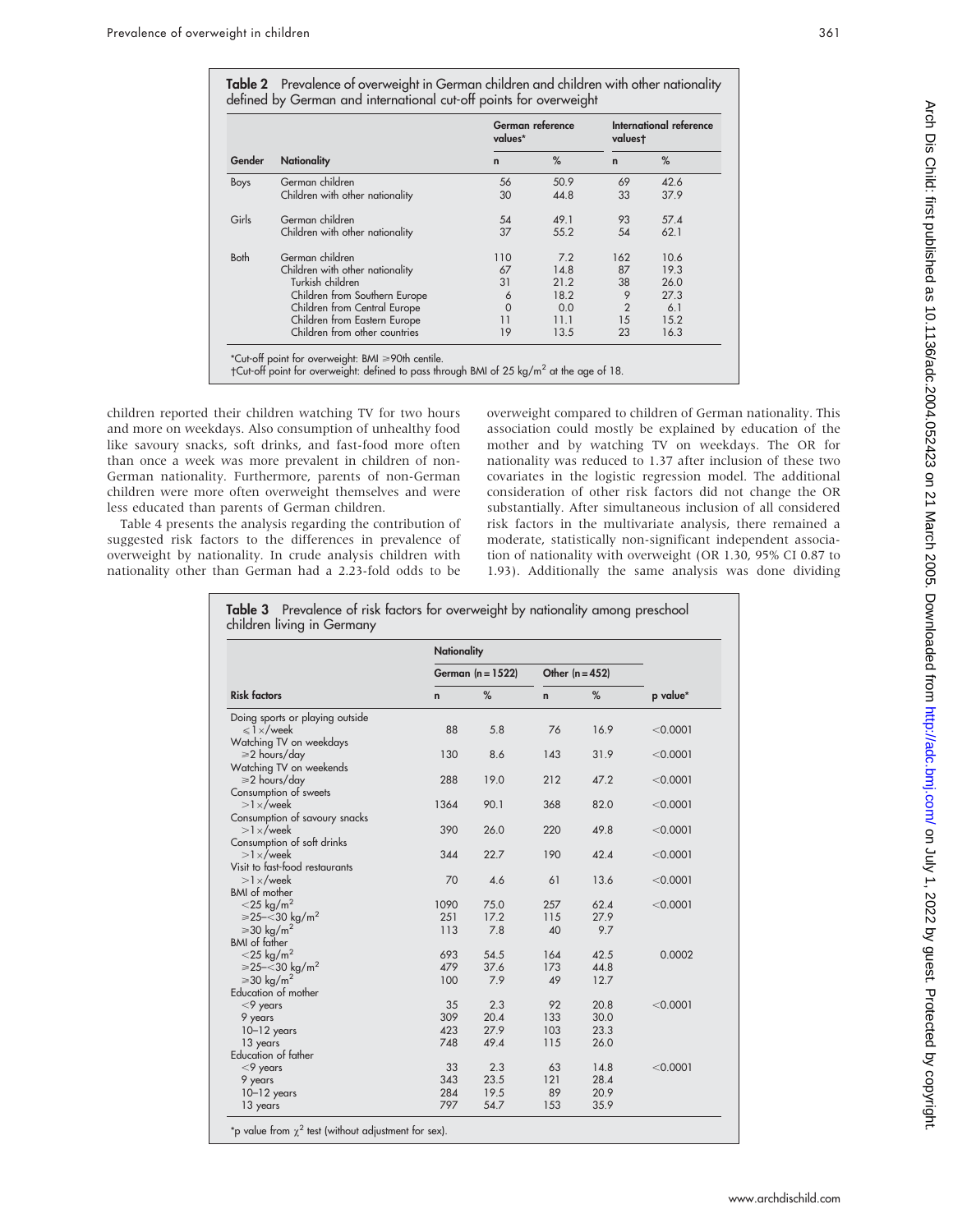362 Kuepper-Nybelen, Lamerz, Bruning, et al

children with other nationality into subgroups (data not shown). For the Turkish children the crude odds to be overweight was 3.46 (95% CI 2.23 to 5.38); however, this association was again strongly reduced and no longer statistically significant after full adjustment (OR 1.66, 95% CI 0.97 to 2.83).

## **DISCUSSION**

Our analyses of the prevalence of overweight by nationality among 1974 preschool children attending the 2001/2002 obligatory health examination before school entry in the city of Aachen, Germany, indicated a higher prevalence of known risk factors for obesity and a two times higher prevalence of overweight in children with other than German nationality than in German children. In Turkish children, the largest group of foreign children, the prevalence of overweight was three times higher than in German children. Multivariate analyses revealed that most of the difference in prevalence of obesity by nationality is explained by known risk factors of overweight, especially education of mother and watching TV, whereas there remained only a moderate, statistically nonsignificant association of nationality with overweight after control for these risk factors.

The proportion of people with other than German nationality living in Germany in 2001 was 8.9%. However, the proportion of children with other than German nationality was higher (children 0–5 years of age: 9.7%; children 6–14 years of age:  $10.5\%$ ),<sup>19</sup> and there is substantial regional variation with a much higher proportion of foreign children in the Western part than in the Eastern part of Germany. In this study 22.9% of the subjects were children with other than German nationality. Most of them held Turkish nationality (32.3%) or came from Eastern European countries (21.9%). This distribution is in accordance to corresponding national figures.<sup>19</sup> Furthermore, the city of Aachen is a typical German city with respect to the population's age distribution and indicators of socioeconomic status, such as unemployment rates and the proportion of inhabitants receiving welfare payments.<sup>20</sup> Particular strengths of this study were the very large number of participating children and the very high participation rate, making selection bias very unlikely.

Our findings of significant differences in prevalence of overweight between different ethnic groups within a country are consistent with those of US studies, generally considering ethnic groups.9 10 21 22 Only a few European studies on BMI in children examined different ethnic groups within a country. Based on data from 1983, Caucasian and Afro-Caribbean children in Britain were found to have a similar weight-forheight index, but it was higher than that for Asian children in younger age groups.23 These patterns have been confirmed in later investigations from 1993<sup>24</sup> and 1999.<sup>25</sup> In France, children with Maghrebian origin were found to have a higher prevalence of obesity.<sup>26</sup> Brussaard and colleagues,<sup>27</sup> who investigated migrants in the Netherlands, figured out a higher risk of overweight for Turkish and Moroccan children

aged 4–15 years than for Dutch children, based on data from 1992/1993. In a recent study from Germany the frequency of overweight in non-German boys was 1.9 times higher and in non-German girls 1.5 times higher than in German boys and girls, respectively.<sup>28</sup> However, none of these studies established determinants responsible for the prevalence differences.

In our investigation education of the mother emerged to be the factor contributing most to the different prevalence of overweight between German and other children. In particular, the proportion of mothers with very low levels of school education was much higher among children with a nationality other than German than among German children. Low maternal education may be associated with an insufficient knowledge of the risk factors for obesity like an unhealthy diet with a high energy intake from fat and from sugar sweetened soft drinks and a sedentary lifestyle. Low education also often goes along with low socioeconomic status. An inverse relation between socioeconomic status of the parents and obesity in children has been reported in studies from developed countries.<sup>29 30</sup> In the study of the migrants in the Netherlands the lower socioeconomic position of the migrant groups partly explained their less favourable health status, but a study among Turkish people indicated that their health status was also lower than that of Dutch people of comparable socioeconomic status.<sup>27</sup>

Time spent watching TV, which can be considered an indirect indicator of (lack of) physical activity, was the other main factor contributing to the difference between overweight prevalence of German and other children. Physical inactivity is a risk factor for obesity in children.<sup>31 32</sup> Time spent with television viewing has been associated with body fatness in children of various ethnicities in some,<sup>33-35</sup> but not all studies.<sup>36</sup> Although time spent with television viewing is related to indicators of low socioeconomic status, such as low maternal education and low family income.<sup>37</sup> it further contributed to explain ethnic differences in overweight in our study even after consideration of maternal education.

One limitation of our study is that, as in other studies comparing children from various nationalities, anthropometric data from migrant children were compared to reference data for German children, based on pooled data of 17 studies conducted in various regions of Germany. No reference data for children with other nationality living in Germany are available yet, nor were reference data for Turkish children (the biggest group of children with other than German nationality in our study population) from Turkey published in the literature. However, when using international reference values for overweight in children,<sup>18</sup> the differences in prevalence of overweight between children of the considered nationalities essentially stayed the same, even though the absolute prevalence was higher in all subgroups. Another intriguing question that could not be assessed with adequate power in this study, despite its large size, was that of potential interactions between nationality

Table 4 Contribution of suggested risk factors to differences in prevalence of overweight (according to German reference values) by nationality

| Included variables into the regression model                      | $\mathbf n$ | $OR^*$ | 95% CI       |
|-------------------------------------------------------------------|-------------|--------|--------------|
| Crude OR for other nationality                                    | 1974        | 2.23   | 1.62 to 3.09 |
| OR for other nationality after adjustment for education of mother | 1974        | 1.52   | 1.06 to 2.17 |
| After additional adjustment for watching TV on weekdays           | 1965        | 1.37   | 0.95 to 1.99 |
| After full adjustment +                                           | 1920        | 1.30   | 0.87 to 1.93 |

\*Reference category: German nationality.

Adjustment for education of mother and education of father, watching TV on weekdays and watching TV on weekends, doing sports or playing outside, consumption of sweets, consumption of savoury snacks, consumption of soft drinks, visiting fast-food restaurants, BMI of mother, and BMI of father.